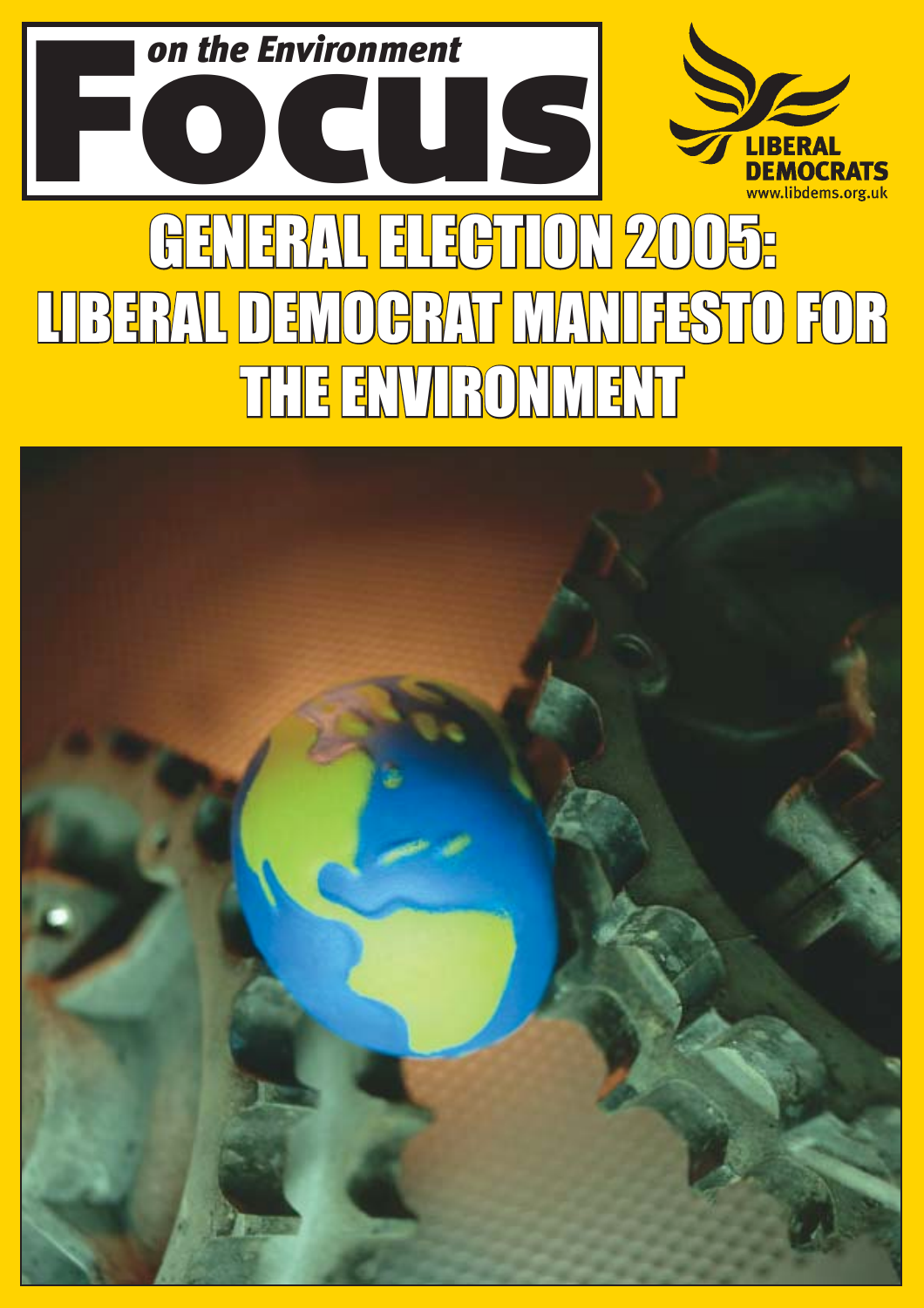*Charles Kennedy MP Liberal Democrats 4 Cowley Street London SW1P 3NB* **020 7222 7999**

*www.libdems.org.uk*

The environment is central to the Liberal Democrat vision of a vibrant, thriving<br>Britain.<br>We want to see a B is a Britain.

We want to see a Britain in which sustainable living is a reality so that we minimise the impact of the way we live on the world around us. A Britain that champions the environment on the international stage. A Britain that acts not at the expense of<br>rew products and processes and to put Britain at the courage the development of<br>revolution competitive business, but together with business to encourage the development of<br>new products and processes and to put Britain at the forefront of the development of<br>revolution. new products and processes and to put Britain at the forefront of the new green

If only a tenth of the political energy, wealth and resources that have been expended<br>on the war in Iraq had been devoted to the environmental threat in the expended on the war in Iraq had been devoted to the environmental threat, imagine where we<br>could be by now.

And let us be under no illusion about the damage from climate change here in the United Kingdom. The cost of environmental damage and inaction to the economy in

2004 was a massive £67 billion based on government figures - over £1000 for every man, woman and child - the equivalent of 19 pence in the pound on income tax.

Liberal Democrats understand that environmental improvements are victor of every<br>the problems people face in their daily lives. Promoting sustainability as it to solving<br>our quality of life by promoting warm best. Promotin the problems people face our quality of life by promoting warm homes and lower fuel bills, safer streets, and affordable public transport.<br>Fivers, safer streets, and affordable public transport.<br>That is why Liberal P the problems people face in their daily lives. Promoting sustainability can improve<br>our quality of life by promoting warm homes and lower fuel bills, clean air and<br>rivers, safer streets, and affordable public transport

That is why Liberal Democr

all our policy-making, at local, nave always integrated environmental concerns into<br>a green backbone running though and and international level and informental concerns into a green backbone running though our General international level, and why we have<br>the global level is vital, we want to promote environmental impressions up.<br>grassroots up. all our policy-making, at local, national and international level, and why we have<br>a green backbone running though our General Election Manifesto. While action at<br>the global level is vital, we want to promote environmental

Sustainability often means giving local people greater control over the things that<br>affect their lives, for example by allowing them to set their own speed limits in loca<br>streets, or establishing community trusts to protec affect their lives, for example by allowing them to set their own speed limits in local streets, or establishing community trusts to preater control over the things that<br>renewable energy sources for the benefit of the community.<br>Liberal Democrats believe that the benefit of the community.

Liberal Democrats believe that by helping the community.<br>Pockets, our families, our communities and our world. This maniforted by we plan to achieve this.

pockets, our families, our communities and our world. This manifesto sets out how<br>we plan to achieve this.<br>Charles Kennedy

*This document contains Federal Liberal Democrat policy, except in areas where policy of the Scottish and Welsh Liberal Democrats applies. A full costing document will be published at the same time as the General Election Manifesto.*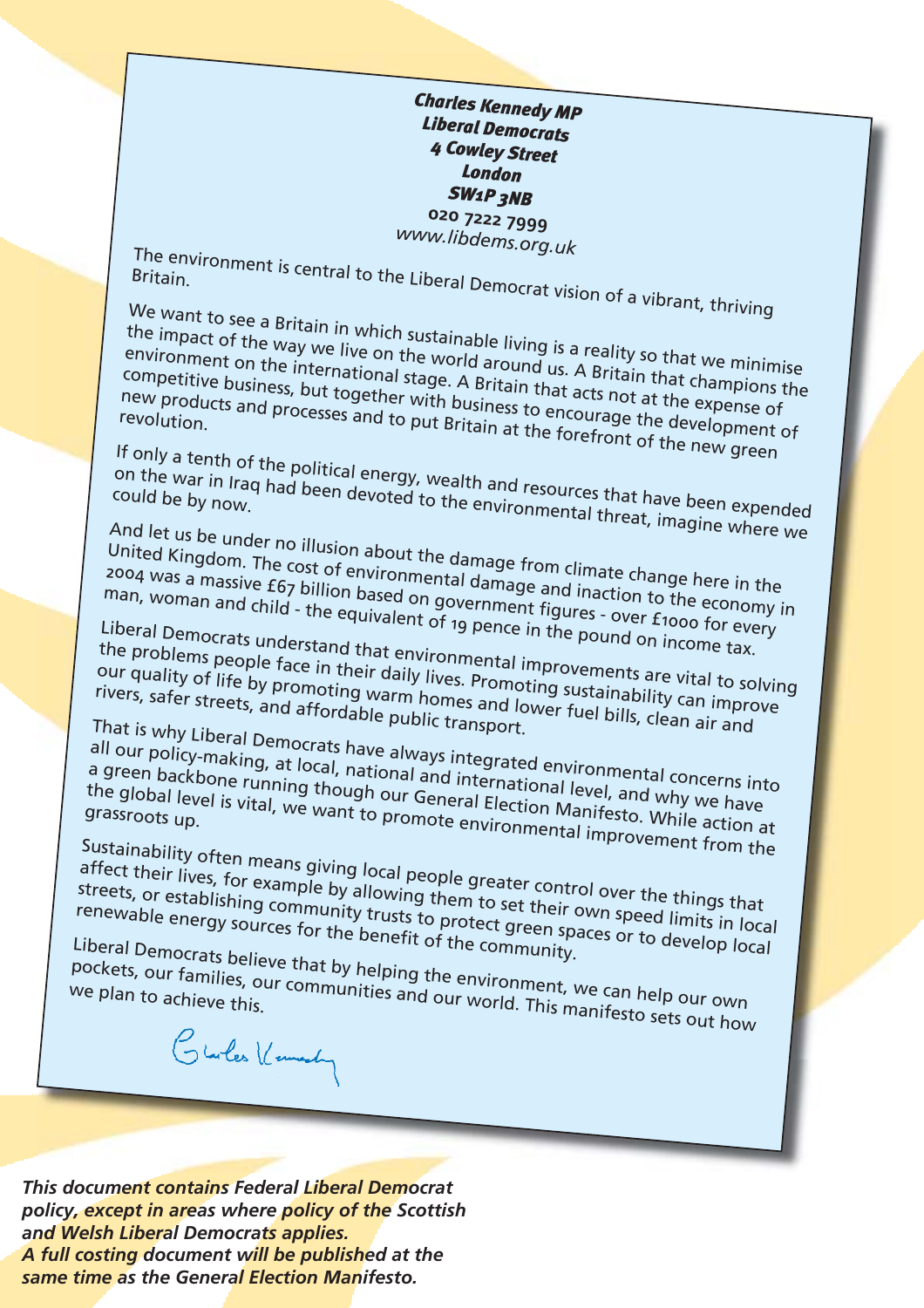

# *The Liberal Democrat Pledge for Green Action:*

**Tackle climate change - cleaner transport, cleaner energy and a cleaner environment.**

The environment has always been a major concern for Liberal Democrats. Our policies are focused on three main areas.

- **Tackle climate change.** This is the major threat to our planet  $-$  and urgent action is needed. Liberal Democrat plans will ensure that Britain achieves its targets from the Kyoto Protocol (the international agreement on the pollution that causes climate change) well before the deadline. Britain and the EU must take the lead on negotiations for the next set of targets for greenhouse gas emissions, prioritising inclusion of the USA and Australia and bringing in the developing countries, on the basis of the long term goal of 'contraction and convergence'.
- **Cleaner transport and environment.**  Pollution and congestion have a major impact on people's quality of life. Many of the policies to remedy these problems are related to transport and this document includes plans to promote public transport, especially the railways. However, pollution can also be reduced by cutting down on domestic waste and promoting recycling  $-$  sustainable development means tackling pollution in all its forms.
- **Cleaner Power.** Our energy policy is based on two approaches. First, we will introduce measures to reduce energy use overall, for example, through better home insulation, which will also tackle 'fuel poverty' faced by pensioners. Second, we will ensure that 20% of the UK's electricity comes from renewable sources by the year 2020, and not replace existing nuclear power stations as they come to the end of their safe and economic operating lives.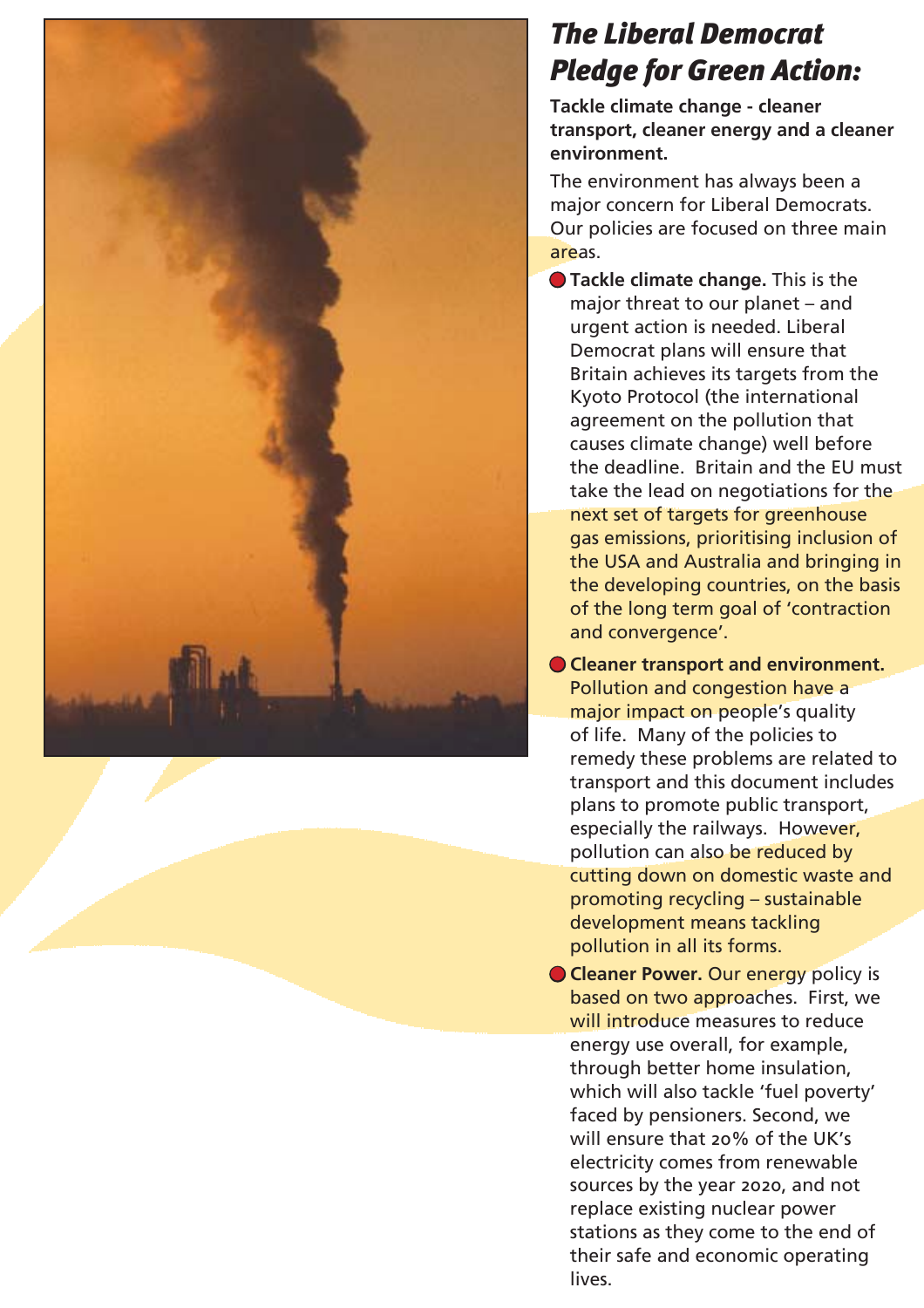### *A Cleaner World*

Britain accounts for more than its fair share of the world's greenhouse gas emissions, at 2% compared to just 1% of the world population. But clearly Britain alone cannot solve the emissions creating climate change - we have to work internationally to deliver effective action on a global scale. Solving environmental problems is also vital to tackling many of the problems of poverty and conflict in the world. Our international policies include:

● Put Britain at the forefront **of climate change negotiations.**  This is the major threat to our  $planet - and urgent action is$ needed. Liberal Democrat plans will ensure that Britain achieves its targets from the Kyoto Protocol (the international agreement on the pollution that causes climate change) well before the deadline. Britain and the EU must take the lead on negotiations for the next set of targets for greenhouse gas emissions, prioritising inclusion of the USA and Australia and bringing in the developing countries, on the basis of the long term goal of 'contraction and convergence'.

#### ● **Promote environmentally sustainable development.**

We will ensure that development assistance, whether delivered from the UK, EU, or multilateral institutions, not only meets the needs of the poor, but does so in ways that contribute to environmental sustainability. This means, in particular, targeting aid on renewable energy, clean water and sustainable agriculture and increasing market access for green products from the developing world; and increase support for international environmental agreements of particular benefit for the developing world. We will devote resources to protecting the biodiversity in developing countries, where many species of rare plants and wildlife are heavily endangered. We will also provide more customs officers with Convention on International Trade in Endangered Species



training so that the law can be enforced more effectively.

● **Take effective action to protect the global environment.** We will support international agreements and activities designed to stop international environmental crime, such as illegal logging or illegal trade in endangered wildlife. We will arque for reforms of the WTO, World Bank and IMF to ensure that trade and development policies support rather than hinder environmental sustainability. We will work through the EU to promote effective and enforceable international agreements to protect the global environment, such as the Kyoto Protocol (on climate change) and Cartagena Protocol (on GM Products).

## *Cleaner Transport*

The social and environmental costs of the current transport system are heavy. Transport accounts for about a quarter of carbon dioxide (CO2) emissions in the United Kingdom  $-$  and the steep rise in aviation emissions is particularly worrying. Millions suffer health problems associated with traffic fumes, and the countryside is threatened by road schemes. Congestion on the roads and lack of public transport options in many areas leaves people frustrated or isolated. Our policies to tackle the transport crisis include:

● **Reward owners of less polluting cars with lower taxes.**  For many people, particularly in rural areas, cars are a necessity and cannot be replaced by public transport. But they can be far less damaging to the environment when they use less fuel or alternative fuels. We will start by reforming the VED system for taxing cars to cut tax on those that pollute less, funded by increasing it on those that pollute more. Congestion charging in London (first proposed by the Liberal Democrats) has cut pollution, cut traffic jams and paid for new investment in buses. We will encourage more cities and towns, where traffic congestion is a problem, to extend congestion charging, linked to upfront investment in better public transport, so millions more have the chance to drive less. In the longer term, as technology allows, we will scrap petrol duties and VED altogether, replacing the revenue with a national road user charging system based on location, congestion and pollution (including the level of pollution of the particular vehicle). As a result, pollution and congestion will be better targeted rather than the present heavy taxes on every journey: Department for Transport research shows most journeys will be cheaper as a result, while congestion and pollution will be more effectively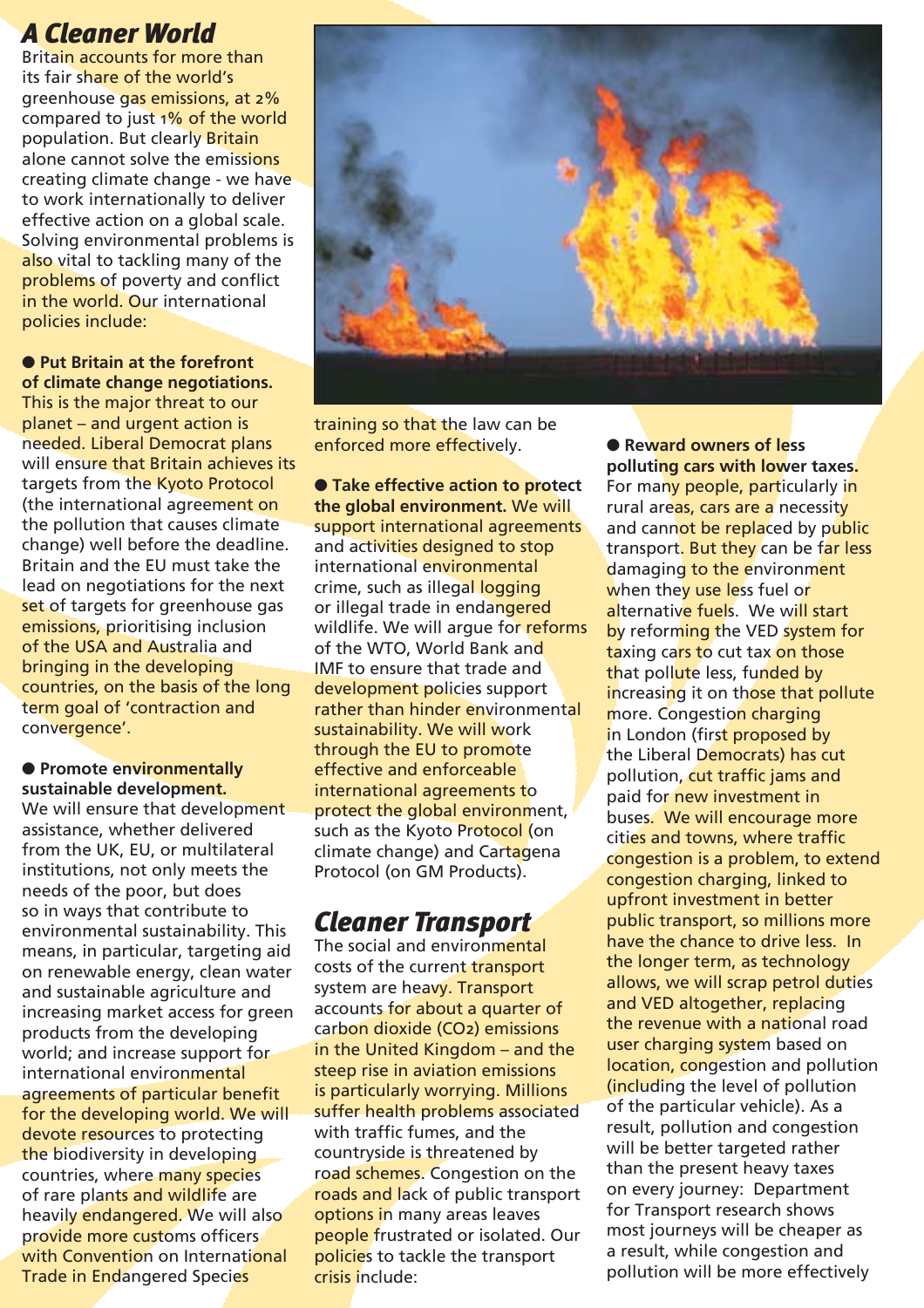cut.

● **Make the railways work again.** Conservative privatisation left the railways in a mess, but Labour hasn't solved the problems delays have doubled, bureaucracy increased fivefold, and services are now being cut. Liberal Democrats will streamline the rail system, with fewer, larger franchises given longer contracts in return for more investment and better services. We will use savings from the roads budget to prioritise safety at stations and restore key upgrades postponed or cancelled under Labour.

● **Reform aviation taxes.** To encourage more fuel-efficient aircraft and to discourage half empty planes and so cut the number of flights, we will press for multinational agreement on aviation pollution, including extending emissions trading to aviation, and meanwhile introduce per aircraft rather than per passenger charges. We will oppose the construction of international airports on new sites. We will insist that airports in the South East are not expanded unless existing capacity is fully utilised after our other policies have taken effect. To ensure aviation meets its own true costs, we will require airport landing charges to cover the full costs without subsidy from airport shopping. We will protect essential "lifeline" routes.

● Cut lorry traffic, reduce **pollution, and make our towns and villages safer.** We will encourage the development of freight interchanges to facilitate growth in rail freight, and develop a shipping, ports and waterways strategy. Transport has to learn to live within its environmental means. We will not proceed with major new road build schemes unless the benefits are clear, including environmental and safety factors and a full assessment of alternative public transport schemes. Resources switched from the roads programme will be used to increase investment into public transport. We will also work with industry to find ways of reducing the transport of goods (so-called "product miles"), through shorter and more local supply chains and more efficient distribution systems.

● **Free off-peak local bus travel ñ for all pensioners and disabled people. Outside the rush hour, thousands of local buses run virtually empty. Liberal Democrats will give all pensioners and disabled people free offpeak local travel on local buses. That will mean more freedom for them; better use made of our expensive transport system; and less congestion and pollution for everyone.** 



## *Cleaner Communities*

The environment touches on almost every aspect of our lives  $-$  it is essential to the cleanliness and safety of our local neighbourhoods, and to our health and the health of our children. Our policies for cleaner communities include:

● **Tackle waste.** Liberal Democrats will set a long-term goal of zero municipal waste, through waste minimisation, reuse and recycling. As a first step, we will ensure that within 7 years 60% of all household waste is recycled, and we will aim to offer every household regular kerbside recycling collections. Manufacturers will be held responsible for disposing of their products and materials that are difficult to reuse or recycle. We will not allow new incinerators for municipal waste unless they can be shown to be the best environmental option after considering all alternatives, including new technologies such as pyrolysis and anaerobic digestion, where waste reduction and re-use are not possible.

● **Planning for sustainability.** We will reform the planning system to ensure that local authority development plans incorporate targets for CO2 emission reductions to encourage the development of renewable energy facilities and account for the climate change consequences of their policies, including transport. We will also use building regulations to improve

the environmental quality of new buildings, for example by requiring recycling of rainwater. We will strongly encourage the use of water meters for domestic households in areas with scarce supplies, with effective measures to provide security for disadvantaged people.

● **Clean air and water.** Pollution in the air, in water and in the food chain causes or aggravates many illnesses, as well as destroying the environment. We support the principles of the EU Registration,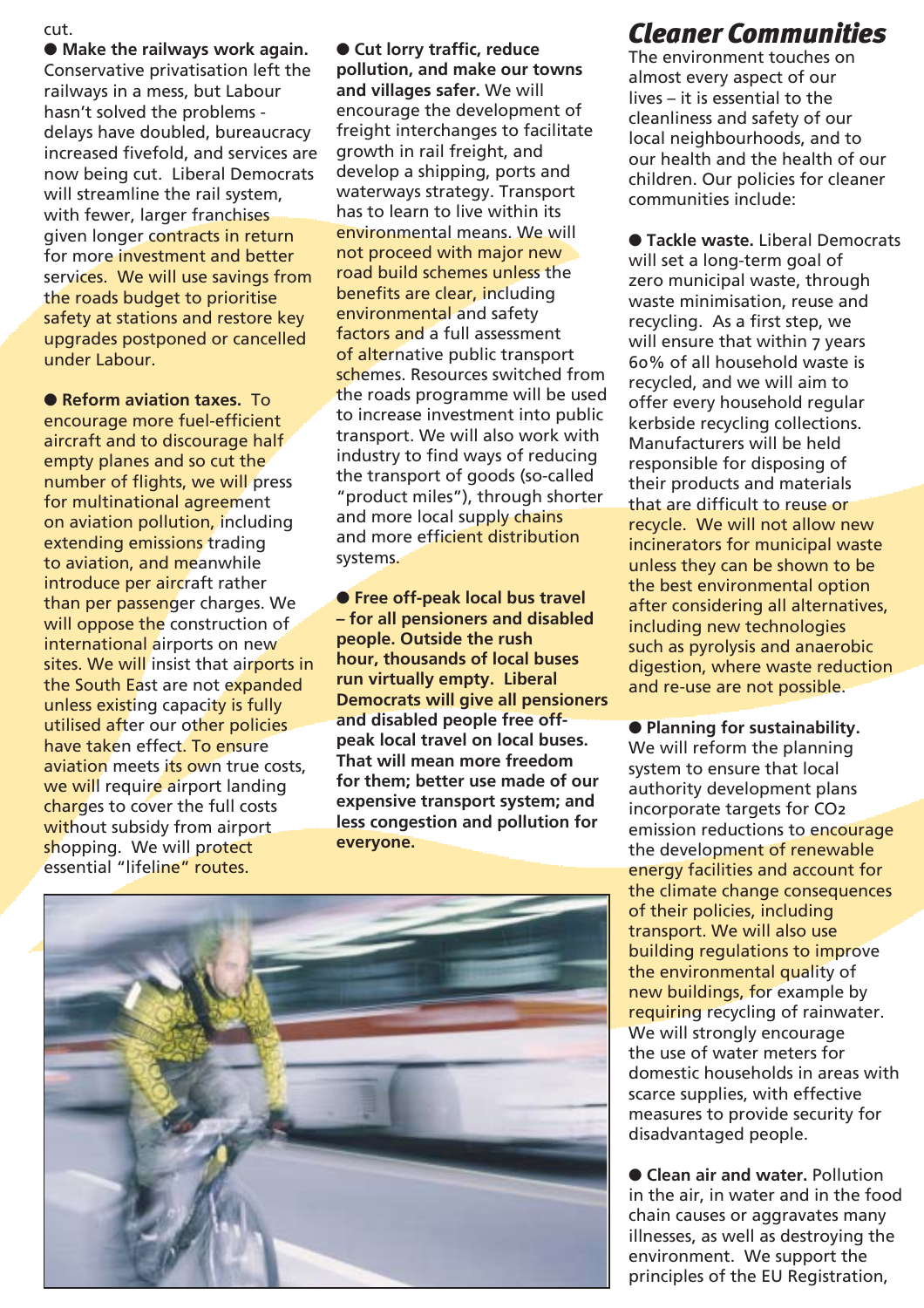

Evaluation and Authorisation of Chemicals (REACH) Directive, which will ensure information is available on the consequences of exposure to all chemicals in daily use, and that those of high concern are replaced by safer alternatives.

● **Promote walking and cycling.** Children walking to school get

fit for life  $-$  but it must be safe. Fewer school-run car journeys also mean less pollution, less congestion and fewer road deaths. Liberal Democrats will encourage and promote Safe Routes to School with calmed traffic, safe pavements, good lighting and grown-ups on hand to conduct "walking buses". Adults need to exercise too, so we will provide more cycle routes and reform planning rules to make sure key services are more easily accessible by foot or bicycle.

**• Green every school to teach children how it can be done.** All plans for new buildings under the Building Schools for the Future Programme and our 'Colleges for the Future' programme must be good for the environment as well

as good for education. By putting the two together children and students can learn about caring for the environment by seeing green projects in real action in their own school or college.

### *Cleaner Power*

The burning of fossil fuels  $-$  coal, oil and gas  $-$  is a major contributor to climate change, and also causes acid rain and local air pollution. Our top priorities are to reduce energy consumption overall, by improving the efficiency with which it is used, and to switch from polluting forms to a range of clean energy sources. Our policies include:

● **Energy Effi ciency.** Mandatory standards and labels for buildings, machinery, vehicles and appliances, will help and encourage householders and businesses to cut energy use. We will also encourage Combined Heat and Power schemes to reduce the energy wasted in power generation, including a setting a target for 30% of electricity used in the public sector to be generated from Combined

Heat and Power by 2015.

● **Promote clean energy. Liberal** Democrats will ensure that 20% of the UK's electricity comes from renewable sources by the year 2020, by increasing and reforming the obligation on energy suppliers to use renewable energy. We will also set a target of 50% renewable energy by 2050. Liberal Democrats will not replace existing nuclear power stations as they come to the end of their safe and economic operating lives - we will use renewables and conserve energy instead. We will also wind up the THORP and MOX plants as soon as it is practical to do so. We will encourage the use of hydrogen fuels as technology develops.

● Save energy and cut bills. Thousands of people die each year from preventable cold-related illnesses - mostly pensioners. On average, around fifty people die unnecessarily in each constituency every year. Poor home insulation and poor quality housing lead to cold homes and high fuel bills, the main causes of this 'fuel poverty'.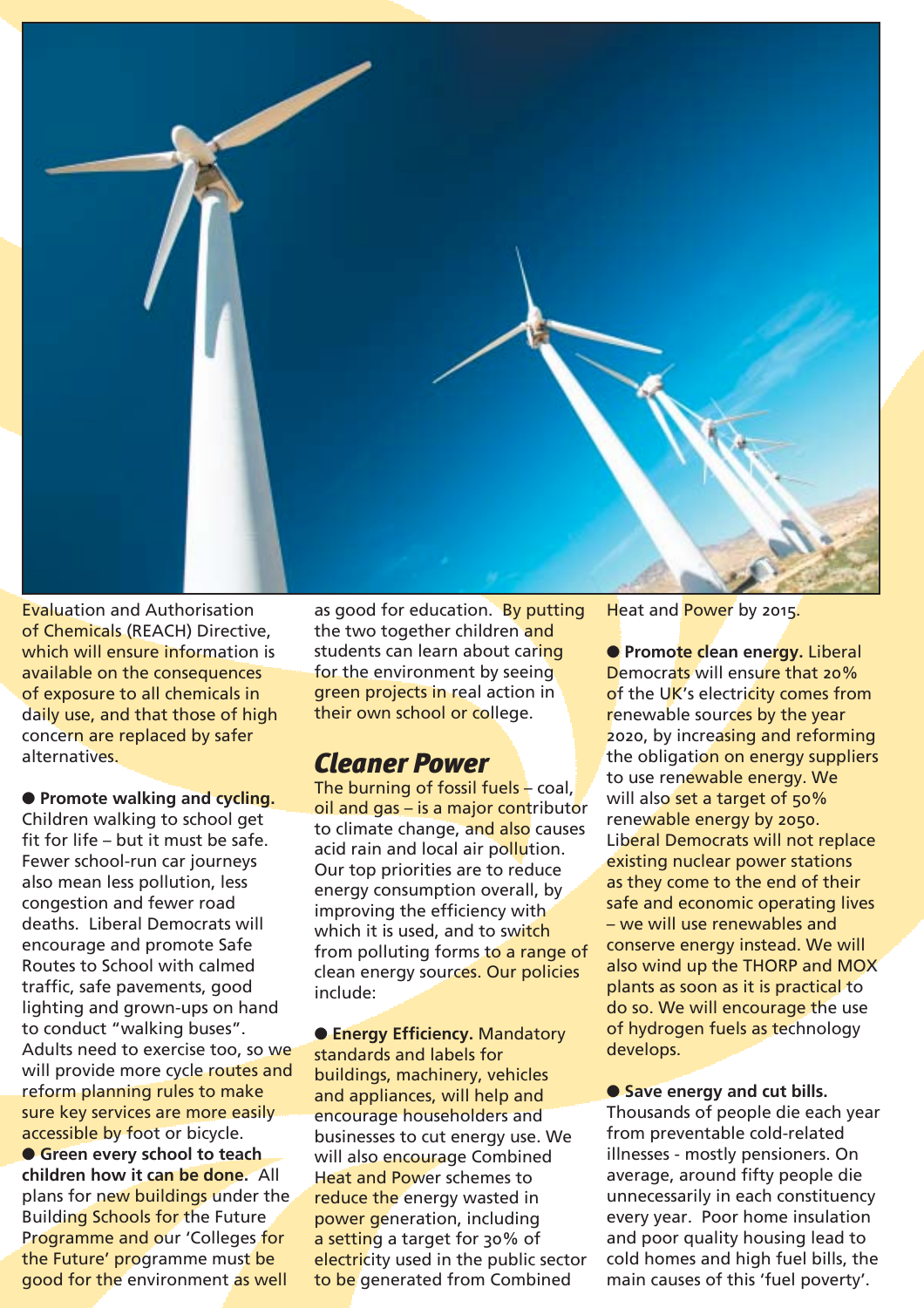The average pensioner household spends £500 a year on energy. We will help pensioners and severely disabled people cut this bill by allowing them to take their Winter Fuel Payment as a voucher redeemable against insulation and energy saving materials. These would be made available at about half price through a partnership with fuel suppliers. A pensioner could save more than £100 from their energy bill by investing just one year's Winter Fuel Payment, and help the environment as well. This way we will invest in cutting energy use in the long term and at the same time help pensioners and severely disabled people stay warm and save money.

## *Cleaner Government and Business*

To tackle the range of environmental problems we face, we need to integrate environmental thinking into every aspect of government, and to engage the energy and creativity of business, in particular by using

market incentives. Our policies include:

● **Make government greener.**  It is vital that government and business are made to take their environmental obligations seriously. We would establish reporting obligations for government and business as part of an Environmental Responsibility Act, holding government as well as business to account. We would use the purchasing power of government to boost the market for green products and services. We will unite those areas of government with the biggest impact on the environment in a single Environment, Transport and Energy department.

#### ● **Using economic instruments**  to benefit the environment.

Green tax reforms and traded permits should be used more to encourage people to act in a more environmentally responsible way. We will change the Climate Change Levy into a Carbon Tax. This will be more effective at discouraging the use of polluting



fuels and energy sources that harm our environment. We will also strengthen tax incentives to use smaller and less polluting vehicles and more energy efficient homes. We will launch a Treasuryled Environmental Incentive Programme examining tax reforms that will reduce pollution and protect the environment, on the clear principle of taxing differently, not taxing more.

#### ● **Corporate Environmental**

**Liability.** We will support the forthcoming EU Directive on Corporate Environmental Liability, provided that it ensures that that costs of recovery and clean-up after environmental incidents and damage are met by those companies who are responsible for them, based on the polluter pays principle.

#### ● **Tougher action to enforce high environmental standards.**

The Environment Agency has too few inspectors to effectively enforce environmental standards - and courts have struggled to effectively enforce the rules in cases that are often highly technical and specialised. We will improve enforcement of pollution controls through an expanded inspectorate for the Environment Agency, and a new specialist Environmental Court to deal with enforcing environmental rules. We will also ensure the level of penalties which polluters have to pay are appropriate to the offence - at present they are often trivial compared to the profits from environmental crime. We will promote greater access to justice in environmental matters.

## *Cleaner Countryside and Cleaner Seas*

Liberal Democrats are committed to protecting our countryside and our seas and reducing the damage caused by intensive farming methods. Our policies include:

● **Speed up reform of the Common Agricultural Policy.** The CAP fails to protect the interests of rural communities, family